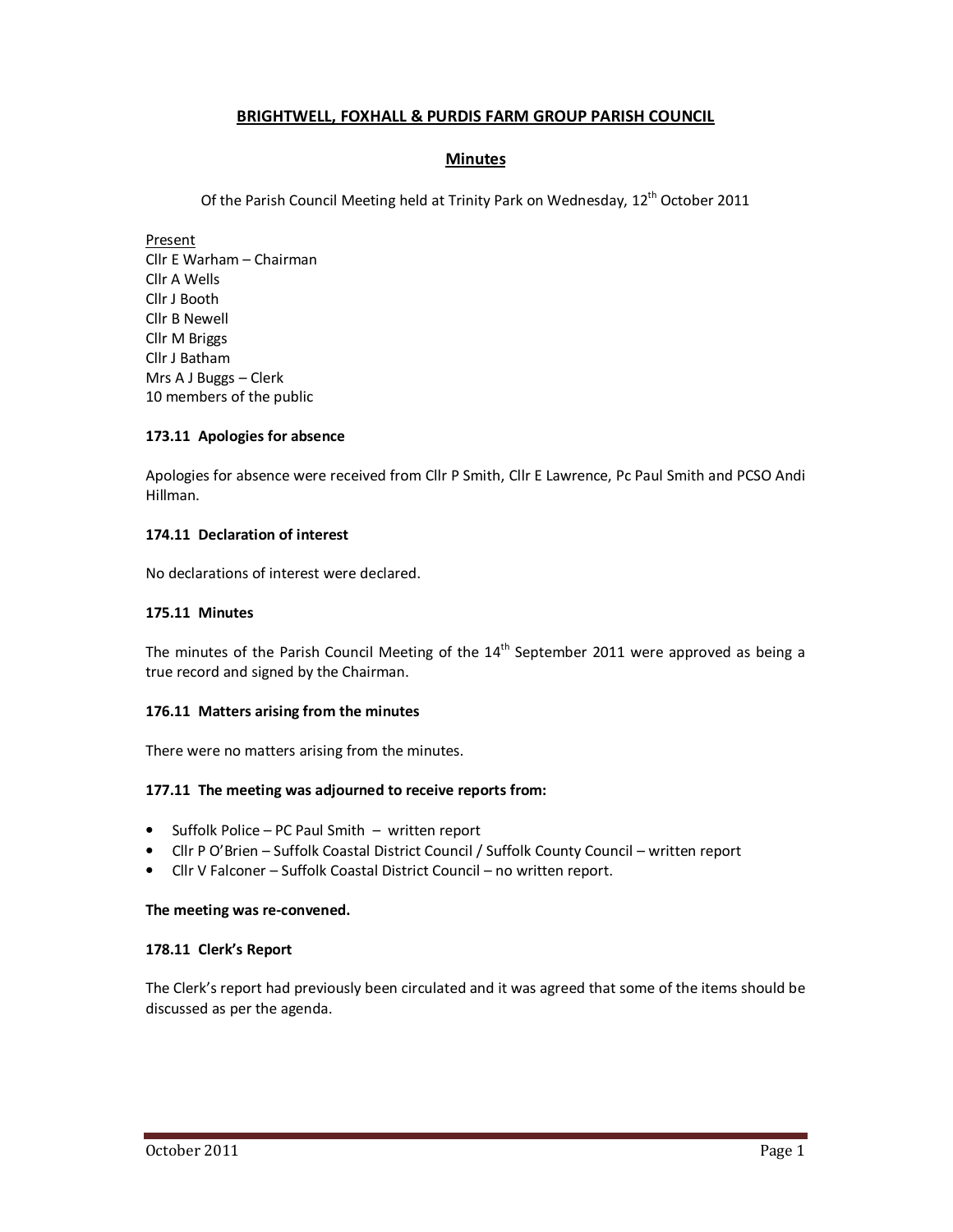# The Queen's Diamond Jubilee Beacons – The Guide to Taking Part

A letter has been received from the Pageant master The Queen's Diamond Jubilee Beacons in celebration of Her Majesty the Queen's Diamond Jubilee next year, it is planned to light 2012 Beacons throughout the United Kingdom, Channel Islands, Isle of Man, UK overseas Territories and the Commonwealth on Monday, 4<sup>th</sup> June 2012. A copy of the official "Guide to Take Part" with the view to encouraging your Council to get involved in this unique milestone in The Queen's life and in her reign too.

To ensure your Beacon location is listed as one of the 2,012 being lit on Monday, 4<sup>th</sup> June 2012, we the Beacon Registration Form should be returned no later than 30<sup>th</sup> Aril 2012.

# HGVs Using Unsuitable Roads

An email has been received from Annette Gray Suffolk Acre highlighting that it is now possible to go on the following website http://mapreporter.navteq.com to report such roads as unsuitable  $$ photographic evidence is useful and also records of the width of roads, etc. When haulage firms update their sat navs, these roads will not be included as HGV friendly.

# **179.11 Co-option of New Councillor**

The Clerk reported that Mr Coleman had decided not to put himself forward to be co-opted on to the Parish Council to represent Purdis Farm.

## **180.11 Locality Budget 2011/2012**

Cllr Newell reported that she had spoken to Jessica Niblock regarding the siting of a village seat in Brightwell close to the new notice board. Cllr Newell said that she had researched the various materials for a seat ie recycled plastic, wood etc and felt that for practical reasons a plastic seat would be the best option. Cllr Newell proposed, seconded Cllr Warham that the Parish Council should use the Locality Budget for the purchase of a village seat and waste bin. It was agreed that Cllr Newell should research possible designs/cost.

### **181.11 Felixstowe Road – Service Road**

The Clerk reported that a letter had been received from Suffolk County Council Highways Network Improvement Service enclosing a copy of the draft report entitled "Investigation into waiting restrictions within the two service roads on Felixstowe Road".

Following discussion Cllr Wells proposed, seconded Cllr Booth – all in favour that the Clerk should reply requesting the following restrictions:

8 am – 6 pm Monday – Friday 8 am – 1 pm Saturday

The above comments to apply to both sides of the road.

### **182.11 Parking Opposite Mill Road Drive junction with Murrills Road**

Cllr Warham reported that at the recent Safer Neighbourhood Meeting parking opposite Mill Road Drive junction with Murrills Road had been discussed. Councillors highlighted that it is an offence to park opposite a junction and it was agreed that the Clerk should contact PC Smith and PCSO Hillman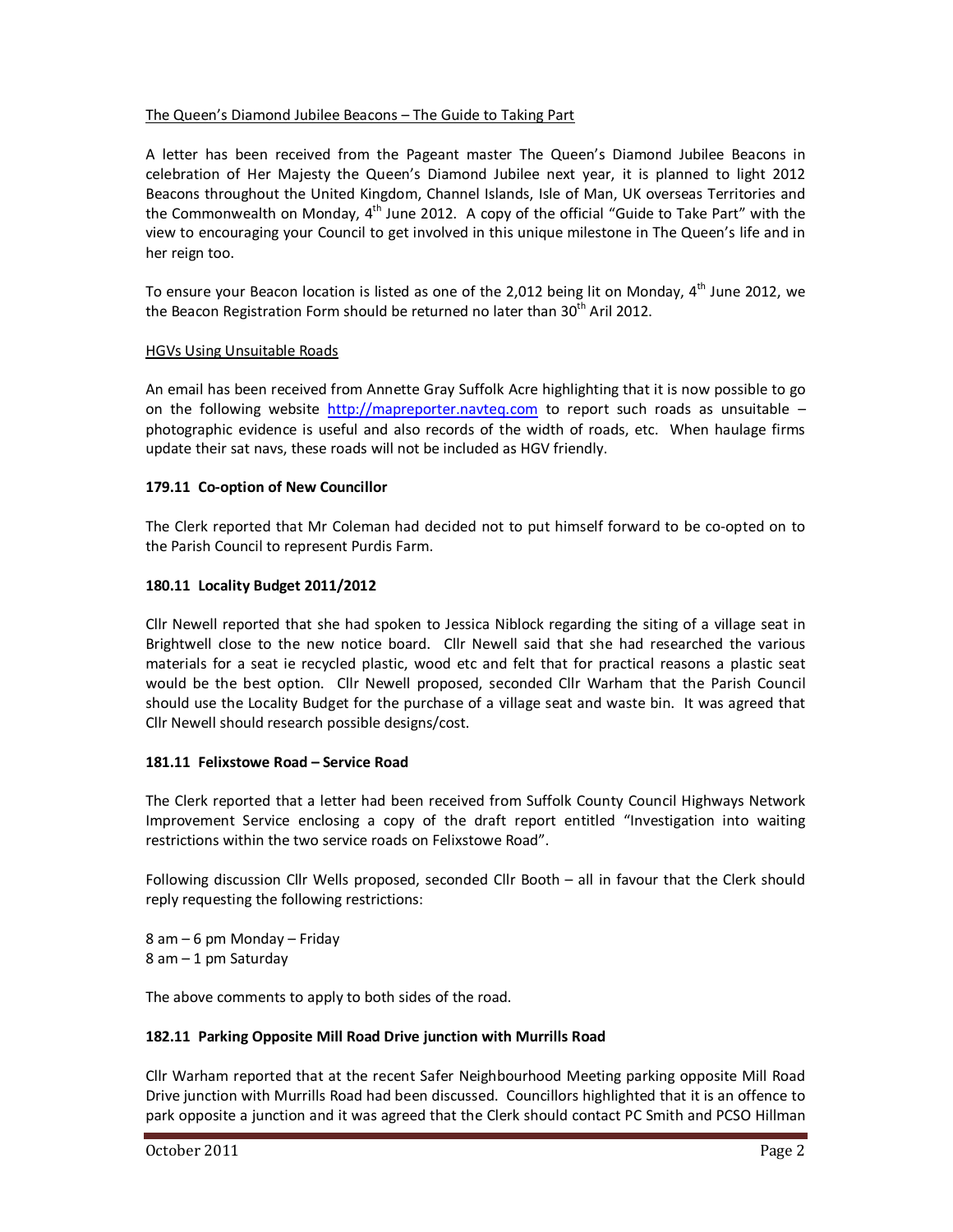to attend at appropriate times to talk to offenders. Councillors felt that there appeared to be a number of vehicles parked at 7 pm.

# **183.11 Advice by Police on Household Security**

Cllr Warham reported that in some villages the Police have been visiting local residents advising about leaving sheds and vehicles unlocked. It was agreed that the Clerk should contact PC Smith and PCSO Hillman to ask for a similar campaign for the three parishes.

# **184.11 National Planning Policy Framework**

Cllr Wells reported that he and Cllr Newell had attended the briefing on the Draft National Planning Policy Framework on the  $28<sup>th</sup>$  September 2011. Cllr Wells said that many items in the document need clarification; there is no definition of 'sustainable development' or 'countryside'. It was agreed that Cllr Wells and Cllr Newell should be asked to liaise and make comments on the details of the document. Proposed Cllr Warham, seconded Cllr Briggs – all in favour.

# **185.11 Finance**

| Income                                           |           |
|--------------------------------------------------|-----------|
| Precept (2 <sup>nd</sup> Payment)                | £2,200.00 |
| Expenditure                                      |           |
| Clerk's Salary and Expenses September 2011       |           |
| Suffolk Acre Services Insurance Policy           | £374.10   |
| <b>BDO</b>                                       | £144.00   |
| R J W Smith (Erection of Brightwell Noticeboard) | £75.00    |
| Richard Berry (Bus Shelter Repairs)              | £40.00    |

Cllr Wells proposed, seconded Cllr Warham that the above expenditure be agreed – all in favour.

### Insurance Policy

The Clerk reported that she had contacted Suffolk Acre to clarify two items in the insurance policy as follows:

Both cover for Office Contents and Hirers Liability are covered under standard core cover and cannot be deleted.

# External Auditor's Report

The Clerk reported that the external audit had been successfully completed and outlined the comments of the auditor. The Clerk drew the Parish Council's attention to the following:

"A donation was made to the Disability Advice Service which could have been authorised under S142(2A) of the Local Government Act 1972, power to assist voluntary organisations to provide advice and information to individuals. The Council incorrectly recorded an item as a Section 137 payment when other statutory powers existed. A payment cannot be recorded under S137 if another statutory power exists."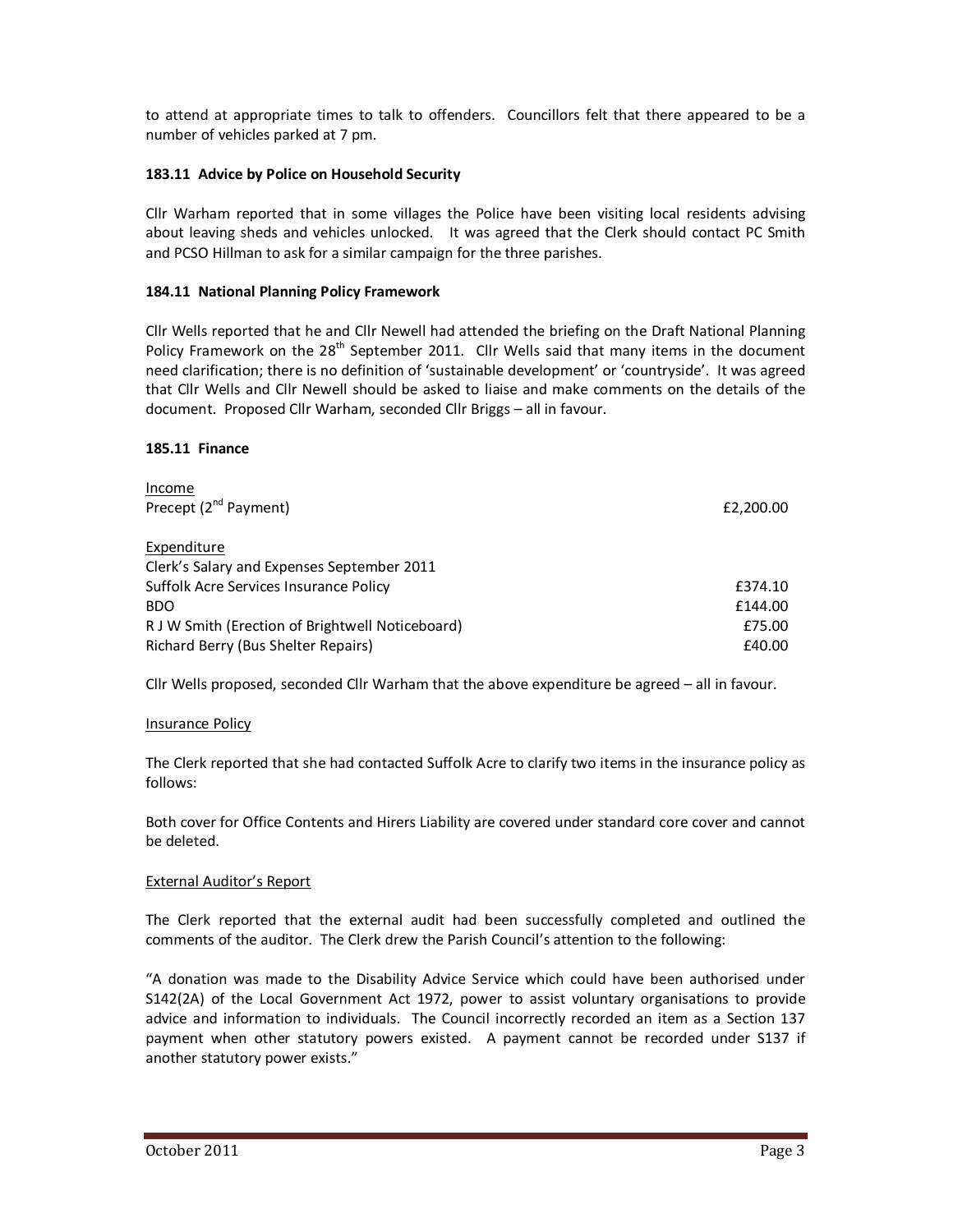## **186.11 Correspondence**

All correspondence had been dealt with previously as part of the Clerk's Report.

## **187.11 Meetings attended by councillors/clerk**

None

### **188.11 Planning**

The Planning Committee considered the following applications:

### PC No 1007

Planning Application No: C11/2006 Land and buildings north of Shepherd & Dog Piggeries Foxhall Demolition of existing premises and erection of 3 new A1/B1B8 business units and associated parking.

"Brightwell, Foxhall & Purdis Farm Group Parish Council felt this application to be well prepared and appreciate the attempt made in it to tidy up the western extremities of the site and the intention to planting alongside the road boundary.

Nevertheless, the Council concluded that the **three** substantial double storey warehouse-type structures proposed on such a small site would be an overdevelopment and would cause a detrimental change in the character of a predominately residential area with a few small businesses, into an industrial looking area, with the **associated noise, light and environmental issues**.

The Council supports comments they believe to have been made during preliminary discussions to the application being submitted, that the Suffolk County Council Highways Department is likely to object to the intensification of the use of the site and to the access to Felixstowe Road.

The applicant was wise to abandon the initial suggestion of a second access to the site, but this does not alter the effect of the undoubted increase in traffic using the site, which will be a mix of domestic vehicles as used by customers and a variety of commercial and industrials type vehicles servicing the businesses; an unacceptable and potentially dangerous mix.

The total number of employees as suggested in the application is increased threefold, but parking is reduced. The Council believes that although the regulatory parking requirements have been met, this will prove to be inadequate, given the amount of additional traffic any successful business – as those given as examples in the application within the site could be expected to generate.

There is already a parking problem immediate to the site caused by a nearby business having insufficient on-site parking for its employees, with the consequent all-day parking in the service roads and lay-by.

The Council is aware of the objections raised by local residents and within the areas outlined above understands and supports them."